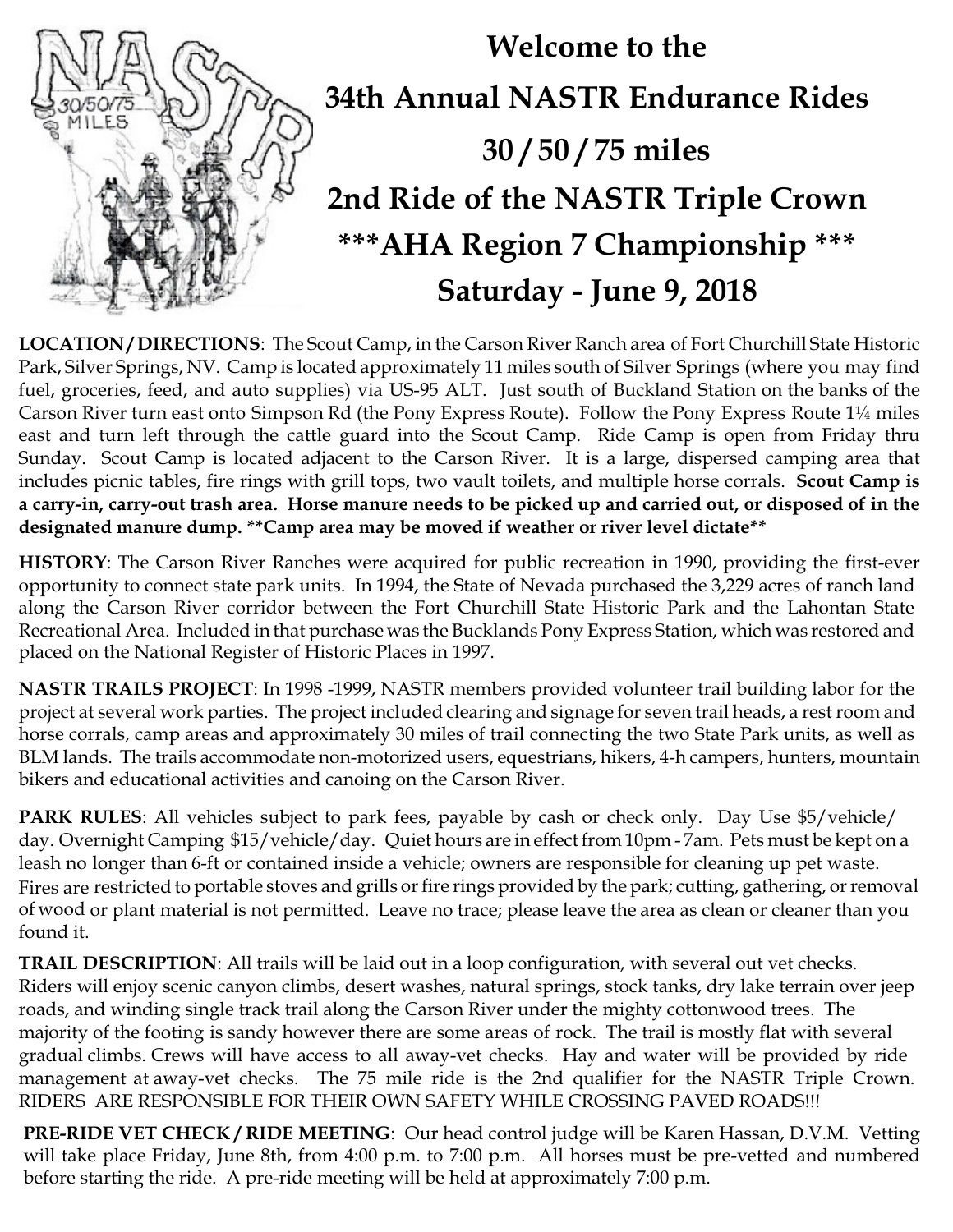#### **RIDE STARTING TIMES: 75 mile ride - 5:00 a.m. 50 mile ride - 6:00 a.m. 30 mile ride - 7:00 a.m.**

**AWARDS**: Completion awards will be given to all successful finishers on all three rides. There will also be awards for the Overall Winner, 1st in each weight division, 1st Junior, Best Condition and Top Ten for both the 75 and 50 mile rides. A Best Condition Award will be given on the 30 mile ride. Please pick up your awards if you are not staying for the awards presentation, or have someone pick them up for you, otherwise they will be forfeited.

\*\*\***AHA Region 7 Championship\*\*\***: AHA members choosing to compete in the Region 7 Championship, 75 Mile distance only, need to complete the AHA registration form and submit along with the NASTR entry. Separate awards for purebred and half Arabian will be presented. More information to follow and will be posted on WWW.NASTR.ORG. Horses competing in the AHA Championship must have at least 100 competition miles at the 50 mile distance or greater.

**MEALS**: Basic lunch will be provided at the away vet check for all riders and volunteers. A barbeque meal will be served Saturday in the main camp. Beginning around 4 p.m. The 75 mile riders may serve themselves during their vet check or after they finish. One meal per rider (included with your entry) . Meals for volunteers will be provided. Additional meals can be purchased for \$5.00 per person. Please try to purchase meal tickets with your entry so we can plan a head count. The ride results and awards presentation for the 30 will be done at 4pm. Results and awards for the 50 mile ride will be announced around 6:00 p.m. Ride results and awards for the 75 will be done TBD. Completion awards can be picked up one hour after final vet check for all distances.

| <b>ENTRY FEES:</b> 75 mile ride |              | $\text{\degree}$ \$120.00 pre-entry | $\text{\degree}5135.00$ after 6/2/18 postmark |
|---------------------------------|--------------|-------------------------------------|-----------------------------------------------|
|                                 | 50 mile ride | $-$ \$115.00 $pre$ -entry           | $$130.00$ after $6/2/18$ postmark             |
|                                 | 30 mile ride | $-$ \$110.00 $pre$ -entry           | $-$ \$125.00 after 6/2/18 postmark            |

All non-AERC members must pay an additional \$15.00. Cancellations by 6/6/18 will receive a full refund. After 6/6/18 all but \$20.00 will be refunded. NO SHOWS WILL NOT RECEIVE A REFUND. A \$25.00 fee will be charged for any returned checks. Checks will not be cashed until after the ride. Payment may also be made via PayPal to RideNASTR@gmail.com. For more information contact:



# **Carolyn Meier - Ride Manager**

Phone (775) 848-1059 Email address: [kmozart16@gmail.com](mailto:kmozart16@gmail.com)

## **Tami Rougeau - Ride Secretary**

Phone (775) 250-1042 Email address: [tntrougeau@gmail.com](mailto:tntrougeau@gmail.com)

The Nevada All-State Trail Riders, Inc. (NASTR) is a 501(c)(3) non-profit corporation founded in 1968 for the purpose of preserving historical trails in Nevada by sponsoring and promoting horse back riding on these trails. Since its formation, NASTR members have been instrumental in providing leadership and fostering the growth of the sport of [Endurance Riding in the United States. Your tax-deductibl](https://weather.com/weather/today/l/USNV0014:1:US)e financial support is appreciated. [Our website is at](https://weather.com/weather/today/l/89511:4:US) [http://www.nastr.org](http://www.nastr.org/)

| <b>WEATHER INFO:</b> | Carson City:<br>Reno:                            | Silver Springs: https://weather.com/weather/today/1/USNV0083:1:US<br>https://weather.com/weather/today/l/USNV0014:1:US<br>https://weather.com/weather/today/1/89511:4:US |
|----------------------|--------------------------------------------------|--------------------------------------------------------------------------------------------------------------------------------------------------------------------------|
| <b>ROAD INFO:</b>    | http://nvroads.com<br>http://quickmap.dot.ca.gov | NV Roads: call 511 or 1-877-NV-ROADS<br>CA Roads: 1-800-427-7623 or search "sierra nevada road conditions"                                                               |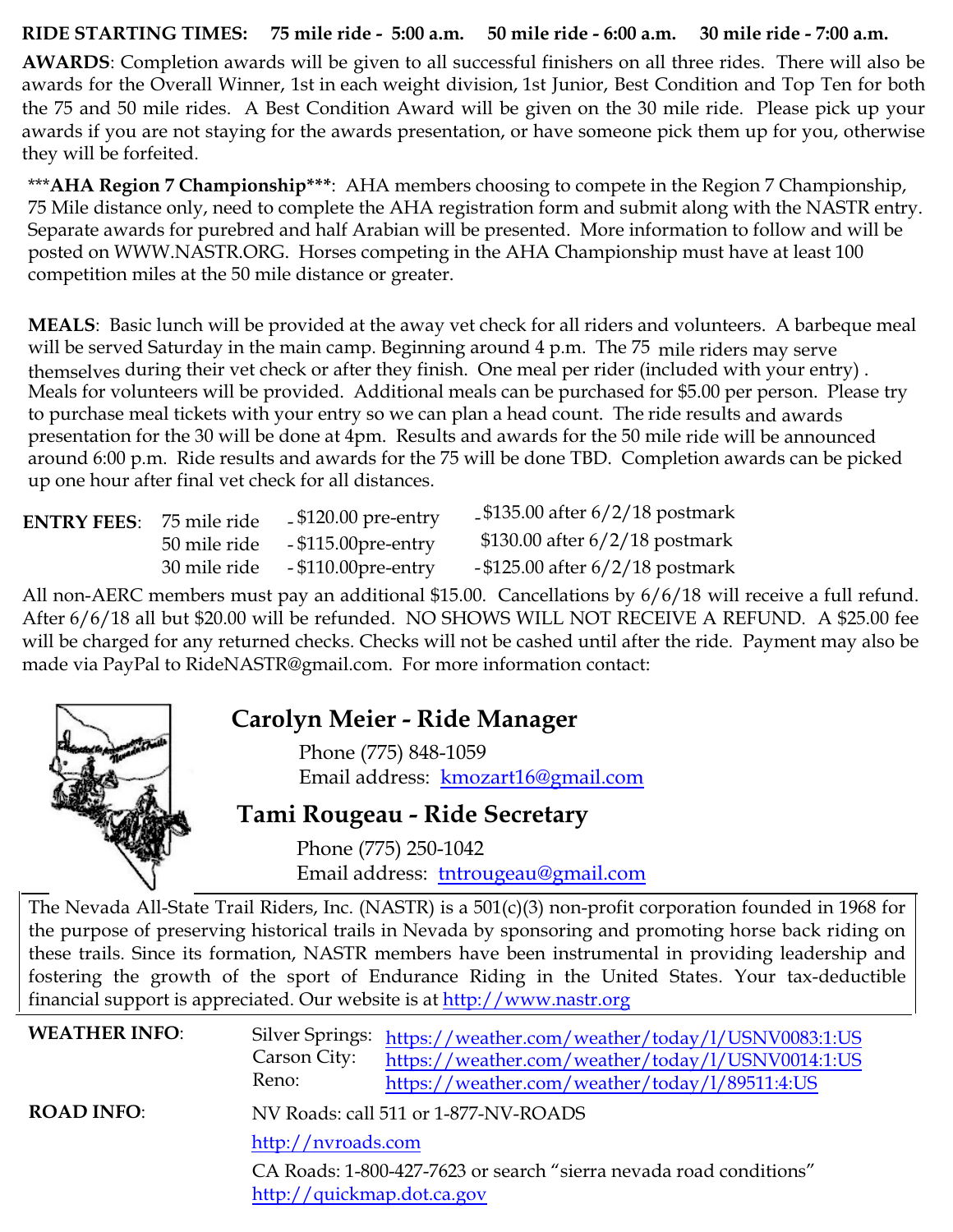

The NASTR 75 Mile Ride is the 2nd ride of the NASTR Triple Crown. This ride helps to support the Nevada All-State Trail Riders, Inc. Virginia City 100 Mile Ride.

# **Nevada Derby 50 - April 7, 2018 NASTR 75 - June 9, 2018 Virginia City 100 - September 15, 2018**

Grand Champion - Embroidered Horse Blanket Reserve Champion - Embroidered Horse Sheet 3rd Place - Free entry to Virginia City 100 4th Place - Free entry to NASTR 75 5th Place - Free entry to Nevada Derby 50 Junior Champion - Embroidered Sheet

Embroidered jackets will be awarded to all horse and rider teams who finish all three rides (same horse and rider). Halters will be awarded for individual horses and embroidered vests for riders to finish all three rides. Placing will be based on accumulative ride times.

#### **NASTR Rules (also see AERC rules)**

- 1. The rides are sanctioned by A.E.R.C. and will comply with the A.E.R.C. rules and guidelines. It is the responsibility of the rider to know the rules and regulations [https://aerc.org/static/Rules\\_Current.pdf](https://aerc.org/static/Rules_Current.pdf).
- 2. All riders are totally responsible for self, crew, and equine (before, during, and after the ride).
- 3. **Riders or their crews who are in any way rude or insulting to ride personnel, control judges, landowners, volunteers, other trail users, or other riders will risk disqualification of the rider or cause of future entry refusal to any NASTR ride. Bad behavior will not be tolerated.**
- 4. Loose dogs may result in rider disqualification. Please keep your dogs on a leash or within your rig at all times.
- 5. NASTR rides are open to all persons and equines.
- 6. A "Junior" is a rider under the age of 16 as of December 1st in the year of competition, and MUST be accompanied by a Senior sponsor, at least 18 years old, at all times. A change of sponsor during the ride may not be made unless approved by management. ALL JUNIOR RIDERS ARE REQUIRED TO WEAR AN APPROVED SAFETY HELMET.
- 7. There shall be no unauthorized horses on the trail.
- 8. Horses must be at least 60 months of age for the 50 & 75 mile ride, 48 months for the 30 mile ride, as confirmed by the ride veterinarian.
- 9. No pregnant or nursing mares will be allowed.
- 10. The same horse and rider must pass all control points, and stay on the marked trail, in order to qualify for any awards.
- 11. There will be no ties allowed.
- 12. Each horse and rider must cross the finish line within 18 hours elapsed time on the 75 mile ride, 12 hours elapsed time on the 50 mile ride, and 7:15 hours elapsed time on the 30 mile limited distance ride to qualify for any awards.
- 13. Horses must be shod or have some kind of hoof protection.
- 14. All matters concerning the horse will be made final by the head control judge.
- 15. Riders/horse owners are financially responsible for any emergency veterinary treatment provided.
- 16. Abuse of the horse and/or use of drugs is prohibited. All horses shall be subject to a blood and urine test.
- 17. Ride management reserves the right to interpret these rules as necessary to ensure the continuity of the ride, and will settle any questions or disputes that might arise from any incident that might occur during the ride. Protests may be made according to AERC Procedure.
- 18. Violation of any of these rules shall be grounds for disqualification of horse and rider from the ride.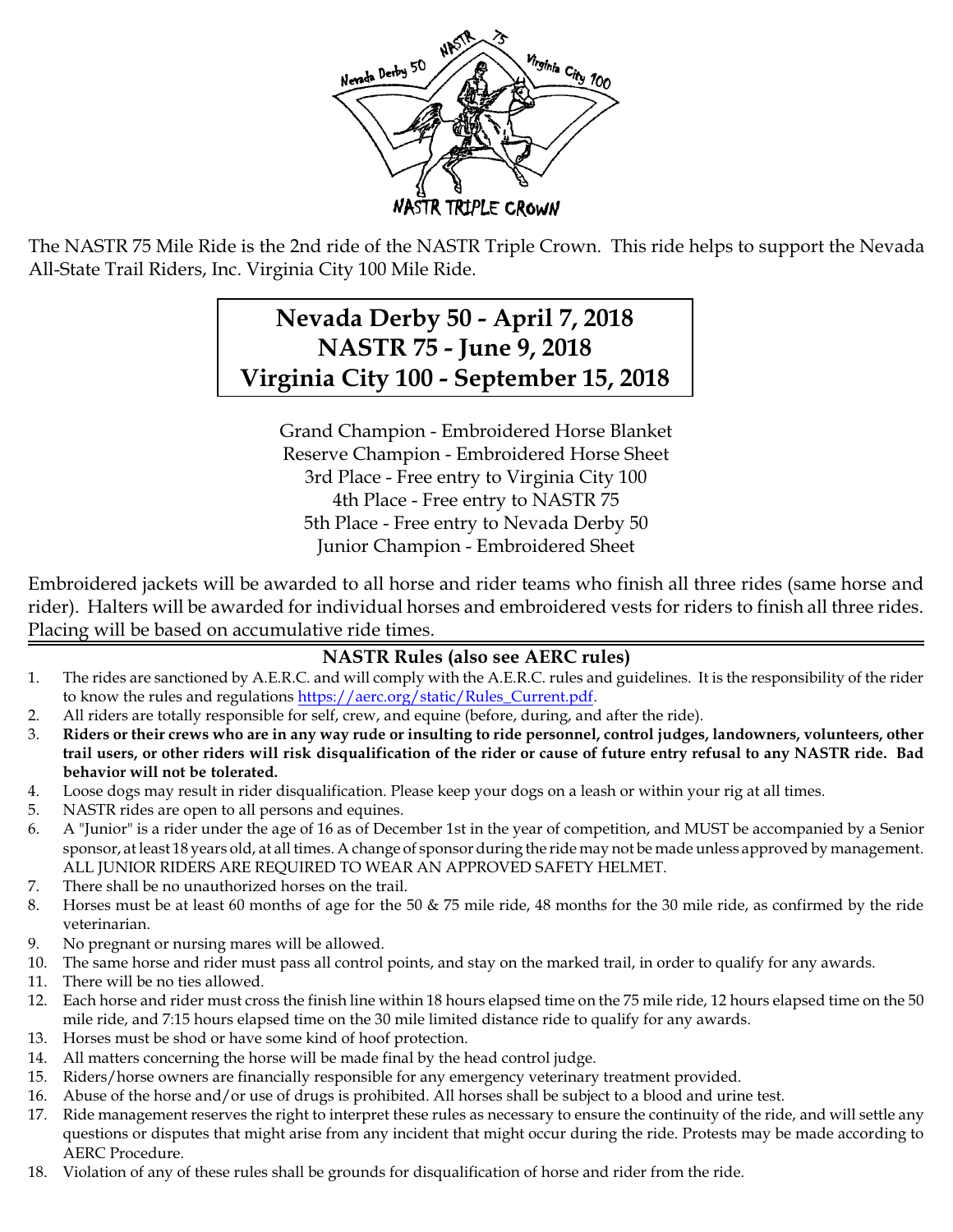

# **34th Annual NASTR Endurance Rides**

 **2nd Ride of the NASTR Triple Crown AHA Region 7 Championship\*\*\***

**30 / 50 / 75 miles**

**Saturday - June 9, 2018**

| Rider # / Division      |  |
|-------------------------|--|
| Check / Cash            |  |
| Entry Fee               |  |
| Non-AFRC Fee            |  |
| <b>Triple Crown Fee</b> |  |
| <b>Fxtra Meals</b>      |  |
| <b>Total Due</b>        |  |
|                         |  |

| Please check which distance you will be riding: Amount Due                                                                                                                                         |                                     |
|----------------------------------------------------------------------------------------------------------------------------------------------------------------------------------------------------|-------------------------------------|
| <b>30 mile ride</b> \$110.00 pre-entry \$125.00 after 6/2/18 postmark                                                                                                                              |                                     |
| <b>50 mile ride</b> \$115.00 pre-entry \$130.00 after 6/2/18 postmark                                                                                                                              |                                     |
| <b>75 mile ride</b> $$120.00$ pre-entry $$135.00$ after $6/2/18$ postmark                                                                                                                          |                                     |
|                                                                                                                                                                                                    |                                     |
|                                                                                                                                                                                                    |                                     |
|                                                                                                                                                                                                    |                                     |
|                                                                                                                                                                                                    |                                     |
|                                                                                                                                                                                                    |                                     |
|                                                                                                                                                                                                    |                                     |
|                                                                                                                                                                                                    |                                     |
| Number of Extra Meal Tickets needed _____________ @ \$5.00 each (riders ticket included in ride entry) \$___________                                                                               |                                     |
| Cancellations by 6/6/18 receive a full refund. After 6/6/18 all but \$20.00 will be refunded. No Shows will receive no refund.                                                                     |                                     |
|                                                                                                                                                                                                    |                                     |
|                                                                                                                                                                                                    |                                     |
| Checks will not be cashed until after the ride. Ride refunds will be paid within 30 days.                                                                                                          |                                     |
| Mail entries to Tami Rougeau, 10170 Calle Maria, Reno, Nevada 89508                                                                                                                                | Make checks payable to <b>NASTR</b> |
|                                                                                                                                                                                                    |                                     |
|                                                                                                                                                                                                    | <b>TOTAL ENCLOSED \$</b>            |
|                                                                                                                                                                                                    |                                     |
|                                                                                                                                                                                                    |                                     |
|                                                                                                                                                                                                    |                                     |
|                                                                                                                                                                                                    | Zip _________________________       |
|                                                                                                                                                                                                    |                                     |
|                                                                                                                                                                                                    |                                     |
| Is this your first endurance ride? Yes _____________ No ___________<br>Division: FW (up to 160 lbs w/tack) _ LW (161-185 lbs w/tack) _ MW (186-210 lbs w/tack) _ HW (211 lbs & up w/tack) _ Junior |                                     |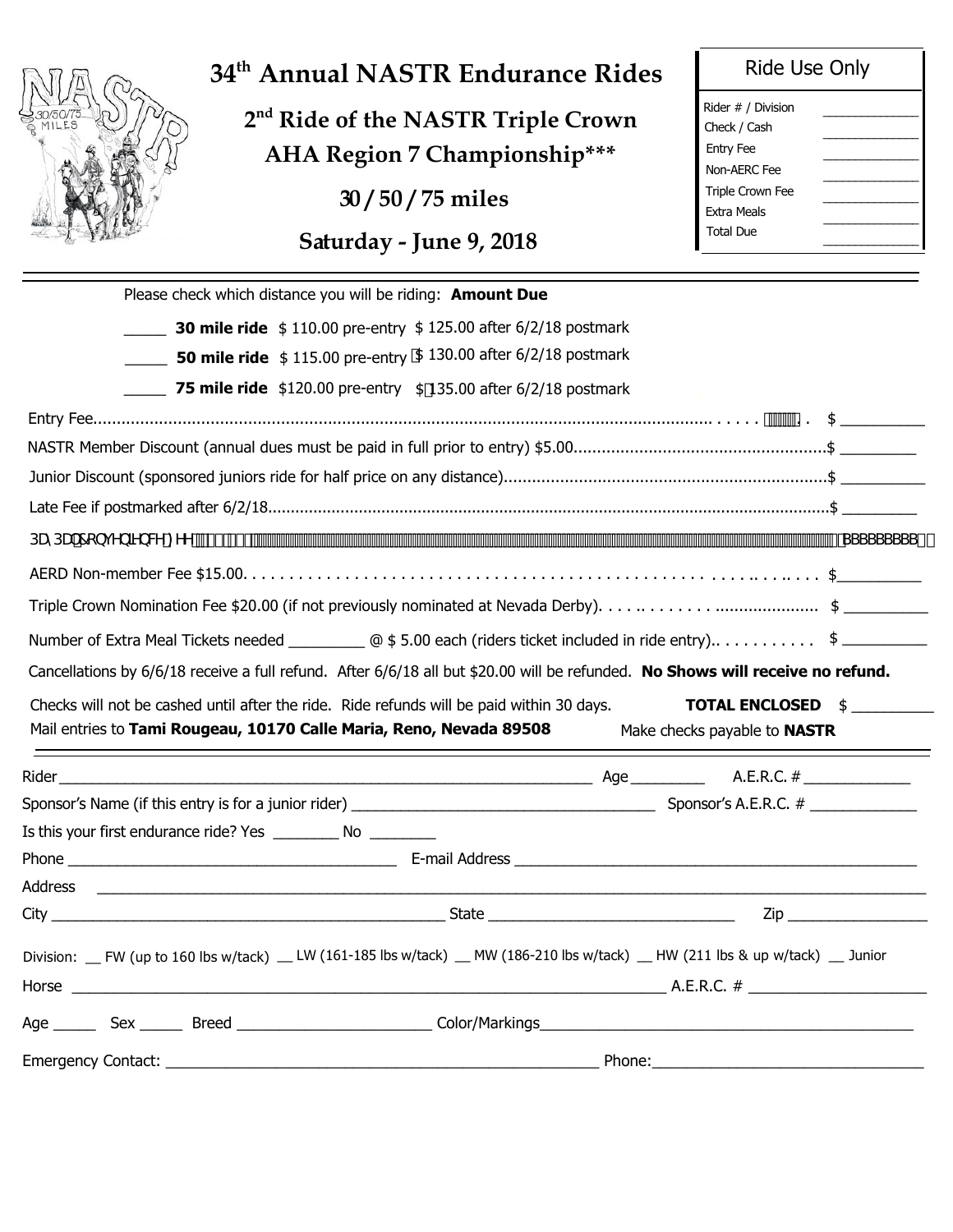

**34th Annual NASTR Endurance Rides**

 **2nd Ride of the NASTR Triple Crown**

**\*\*\*AHA Region 7 Championship\*\*\***

**30 / 50 / 75 miles**

**Saturday - June 9, 2018**

# **Liability Release**

#### **THIS RELEASE CONTAINS IMPORTANT LIMITATIONS OF LEGAL LIABILITY – READ & SIGN** !!!

I wish to participate in the NASTR 30, 50, or 75 Mile Ride. I have read the rules, conditions, and regulations of the Ride and agree to comply with them. I am aware that this endurance course covers difficult terrain, on trails where the footing for horses may be unsure, and will include highway crossing hazards. I further acknowledge that competitive or "endurance" horse riding over considerable distances contains inherent risks of injury and damage to me personally, to my horse, and my equipment. Knowing these facts, I, nevertheless, in consideration of your accepting this entry, do hereby for myself, heirs, executors, and administrators, waive and release the above named ride, AERC, BLM, Nevada State Parks, Control Judges, Treatment Veterinarians, and all other persons, organizations, and agencies, regardless of their capacity in any way connected with the above named ride, or their representatives, heirs, executors, administrators, and assigns from any and all right, claim or liability for damages, or for any and all injuries that may be sustained by me, including injuries to animals, or from any and all claims of any kind or nature that I might have. Further, I do hereby acknowledge that said release will extend to any accidents, damages, or claims arising out of my entry, caused by my own acts or anyone or any animals within my control. I do acknowledge that I read the foregoing paragraphs, and know and understand the contents thereof.

Signature of Rider:\_\_\_\_\_\_\_\_\_\_\_\_\_\_\_\_\_\_\_\_\_\_\_\_\_\_\_\_\_\_\_\_\_\_\_\_\_\_\_\_\_\_\_\_\_\_\_\_\_\_\_\_\_\_\_\_\_\_ Date:\_\_\_\_\_\_\_\_\_\_\_\_\_\_\_\_\_\_\_\_\_\_\_\_\_\_

===============================================================================

#### **MINORS MUST HAVE THE FOLLOWING LIABILITY SIGNED BY ONE OF THEIR PARENTS/GUARDIANS if under the age of 18**

We, the undersigned parents or guardians of the above named child, for and in consideration of our child's participation in the above named Ride, do hereby release all persons charged with official capacity in the execution of such Ride, from all claims, demands, suits, or liabilities which otherwise arise by virtue of injury to or occasioned by our child or any horse under such child's direction or control. We do further authorize any officer, manager, director, or supervisory personnel of the above named Ride, to consent on our behalf, to any emergency medical treatment by a properly licensed person, which may be required for our child, and do agree to indemnify, and hold harmless, anyone giving such consent. I declare under penalty that the foregoing is true and correct.

| Junior's Birth Date       | AGE                       | √n∩ns∩r |
|---------------------------|---------------------------|---------|
| Parent/Guardian Signature |                           |         |
| Date                      | Relationshin to<br>Junior |         |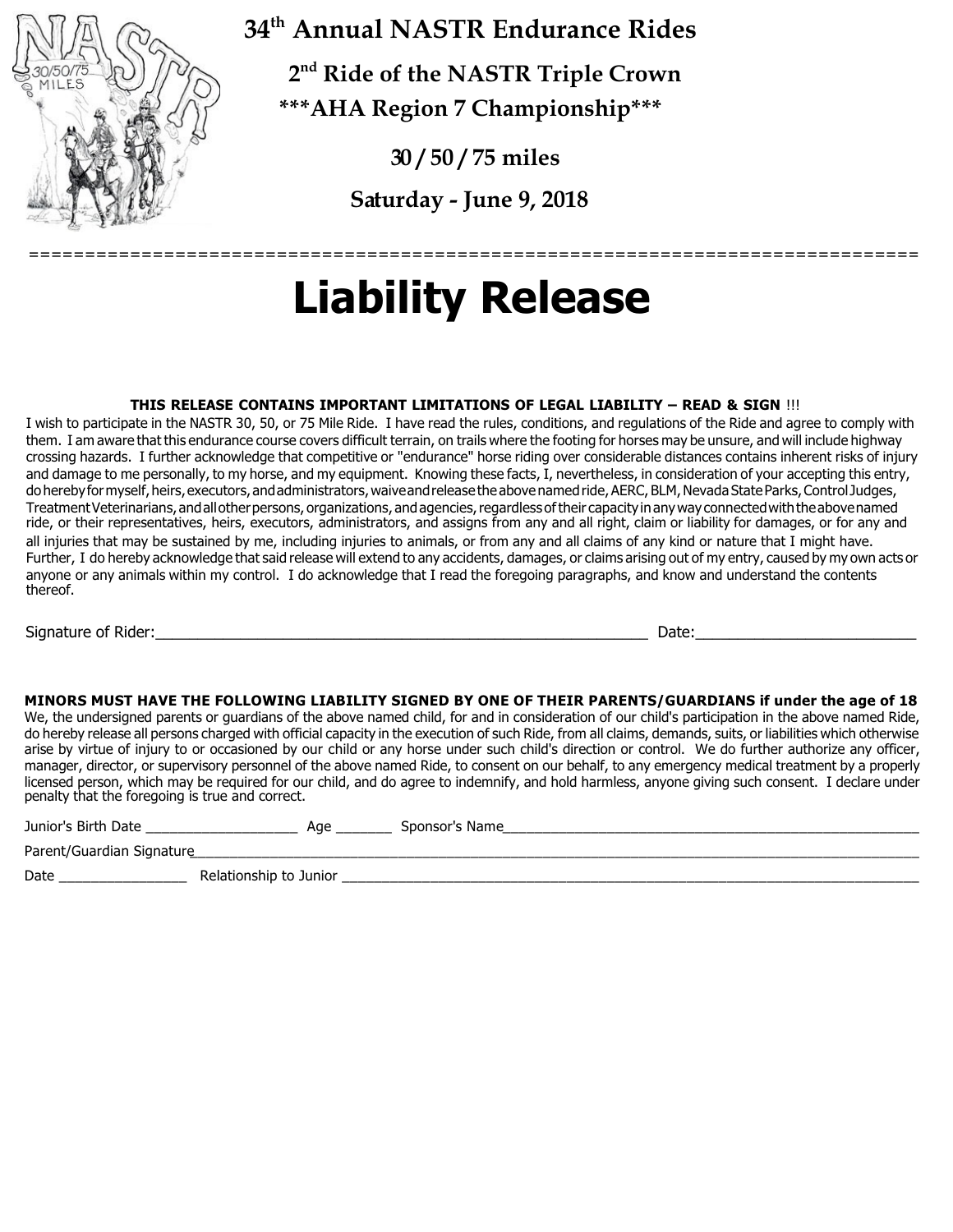

# **34th Annual NASTR Endurance Rides**

### **2nd Ride of the NASTR Triple Crown AHA Region 7 Championship**

| Ride Use Only           |  |  |  |  |
|-------------------------|--|--|--|--|
| Rider # / Division      |  |  |  |  |
| Check / Cash            |  |  |  |  |
| <b>Entry Fee</b>        |  |  |  |  |
| Non-AERC Fee            |  |  |  |  |
| <b>Triple Crown Fee</b> |  |  |  |  |
| <b>Extra Meals</b>      |  |  |  |  |
| <b>Total Due</b>        |  |  |  |  |

- 1. Please mail full payment of ride registration fee, completed entry form, copy of horse registration papers, copy of AHA membership card, and proof of your qualifying rides to the Ride Secretary.
- 2. Entry fee will be refunded (less \$25 handling fee) for illness or injury (horse or rider), provided a letter is received by the Ride Secretary prior to the start of the ride.
- 3. Please print clearly.

|                 |       |           |  |      |                                                                                                           |                                                           | Dav                                                                                                                                                                                                                                                 |
|-----------------|-------|-----------|--|------|-----------------------------------------------------------------------------------------------------------|-----------------------------------------------------------|-----------------------------------------------------------------------------------------------------------------------------------------------------------------------------------------------------------------------------------------------------|
|                 |       |           |  |      |                                                                                                           |                                                           | Year                                                                                                                                                                                                                                                |
|                 |       |           |  |      |                                                                                                           |                                                           |                                                                                                                                                                                                                                                     |
|                 |       |           |  |      |                                                                                                           |                                                           |                                                                                                                                                                                                                                                     |
|                 |       |           |  |      |                                                                                                           |                                                           |                                                                                                                                                                                                                                                     |
|                 |       |           |  |      |                                                                                                           |                                                           |                                                                                                                                                                                                                                                     |
|                 |       |           |  |      |                                                                                                           |                                                           |                                                                                                                                                                                                                                                     |
| Date of Foaling |       |           |  |      |                                                                                                           |                                                           |                                                                                                                                                                                                                                                     |
| No              | Month | Day       |  |      |                                                                                                           |                                                           |                                                                                                                                                                                                                                                     |
|                 |       |           |  |      |                                                                                                           |                                                           |                                                                                                                                                                                                                                                     |
|                 |       |           |  |      |                                                                                                           |                                                           |                                                                                                                                                                                                                                                     |
|                 |       |           |  |      |                                                                                                           |                                                           |                                                                                                                                                                                                                                                     |
|                 |       |           |  |      |                                                                                                           |                                                           |                                                                                                                                                                                                                                                     |
|                 |       |           |  |      |                                                                                                           |                                                           |                                                                                                                                                                                                                                                     |
|                 |       |           |  |      |                                                                                                           |                                                           |                                                                                                                                                                                                                                                     |
|                 |       |           |  |      |                                                                                                           |                                                           |                                                                                                                                                                                                                                                     |
| Date            |       | Ride Name |  |      |                                                                                                           |                                                           | Mileage                                                                                                                                                                                                                                             |
|                 |       |           |  |      |                                                                                                           |                                                           |                                                                                                                                                                                                                                                     |
|                 |       |           |  |      |                                                                                                           |                                                           |                                                                                                                                                                                                                                                     |
|                 |       |           |  |      |                                                                                                           |                                                           |                                                                                                                                                                                                                                                     |
|                 |       |           |  | Year | <b>RIDER INFORMATION</b><br><b>HORSE ENTRY INFORMATION</b><br><b>QUALIFYING RIDES</b><br>Sanctioning Body | HORSE OWNER INFORMATION (Required even if same as rider.) | E-Mail Date of Birth 2014 Contact 2014 Contact 2014 Contact 2014 Contact 2014 Contact 2014 Contact 2014 Contact 2014 Contact 2014 Contact 2014 Contact 2014 Contact 2014 Contact 2014 Contact 2014 Contact 2014 Contact 2014 C<br>Month<br>Location |